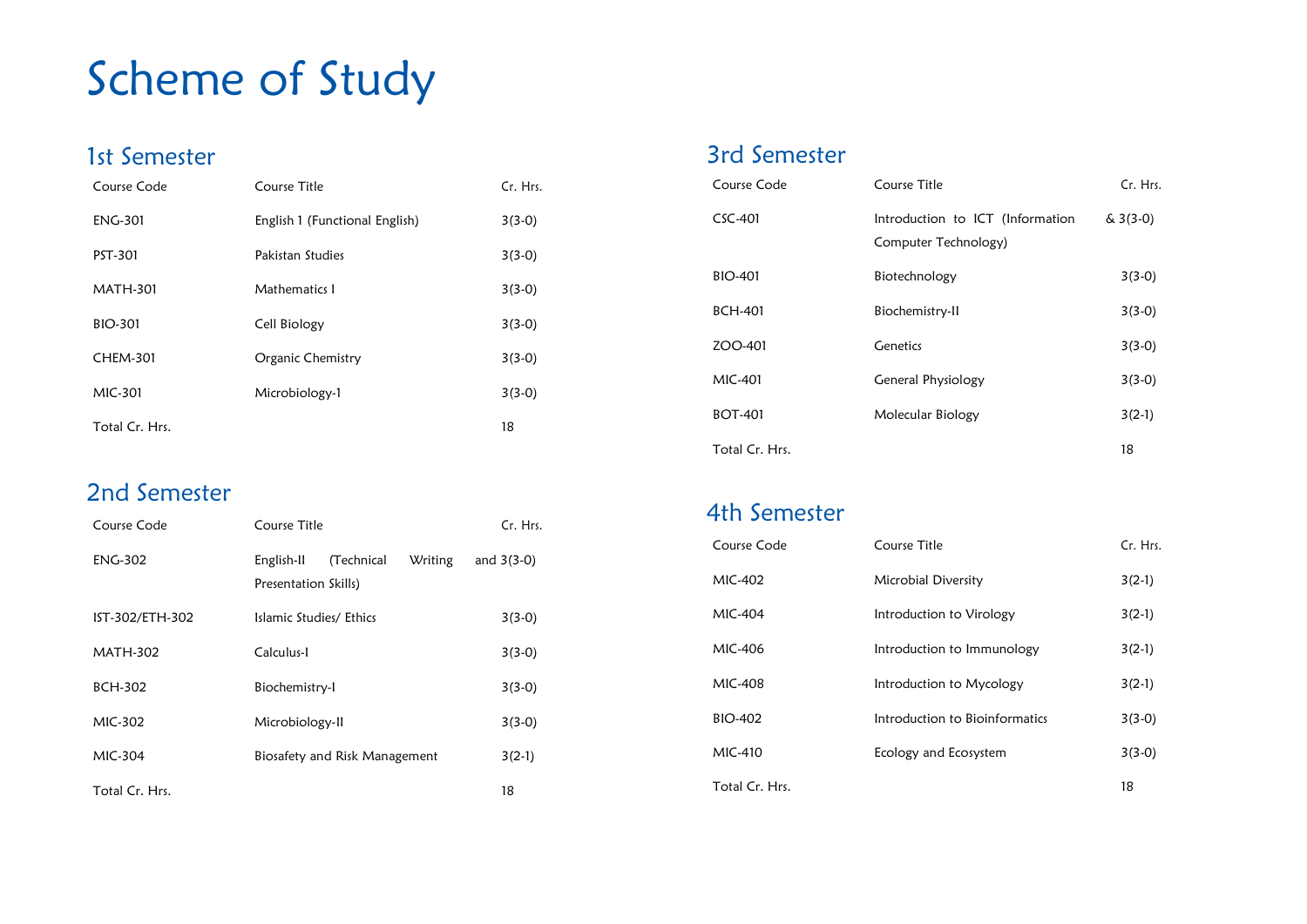## 5th Semester

| Course Code     | Course Title                         | Cr. Hrs.          |
|-----------------|--------------------------------------|-------------------|
| MIC-501         | Medical Microbiology and<br>diseases | Infectious 3(2-1) |
| MIC-503         | Environmental Microbiology           | $3(2-1)$          |
| MIC-505         | Microbial Taxonomy                   | $3(2-1)$          |
| MIC-507         | Applied Microbiology                 | $3(2-1)$          |
| <b>STAT-501</b> | <b>Biostatistics</b>                 | $3(2-1)$          |
| MIC-509         | Lab 1                                | $3(0-3)$          |
| Total Cr. Hrs.  |                                      | 18                |

## 6th Semester

| Course Code    | Course Title                                     | Cr. Hrs. |
|----------------|--------------------------------------------------|----------|
| MIC-502        | Epidemiology, Public health and bioethics 3(2-1) |          |
| MIC-504        | Lab <sub>2</sub>                                 | $3(0-3)$ |
|                | Institutional Elective 1                         | $3(2-1)$ |
| MIC-506        | <b>Genetic Engineering</b>                       | $3(2-1)$ |
| MIC-508        | Clinical Bacteriology                            | $3(2-1)$ |
| MIC-510        | Research Methodology                             | $3(3-0)$ |
| Total Cr. Hrs. |                                                  | 18       |